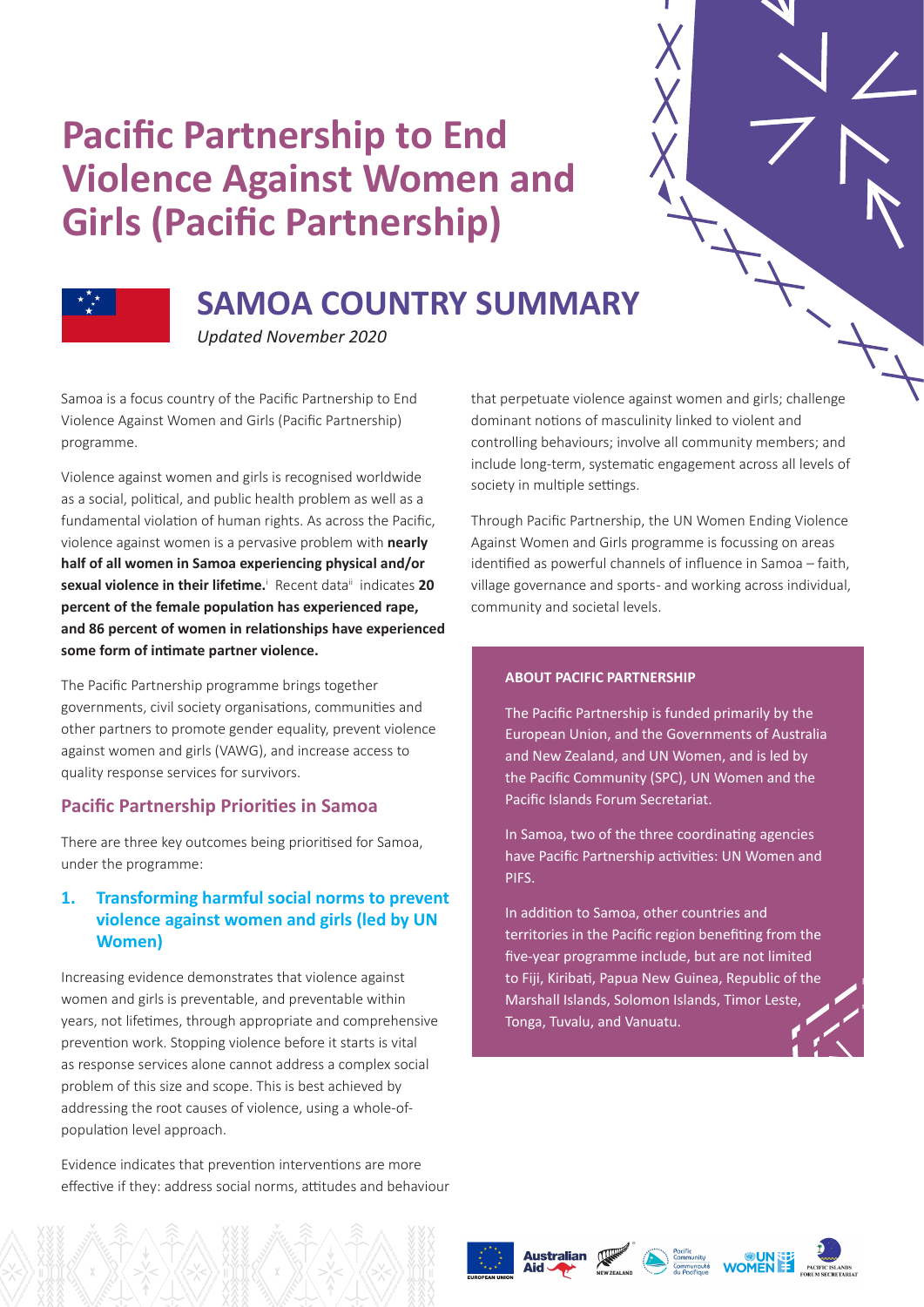

# **2020-2021 prevention initiatives supported by UN Women include:**

**Supporting national coordination mechanisms and implementation** 

**• Supporting the implementation of recommendations 2 and 18 from the National Inquiry into Family Violence Report 2018 released by the Samoa Office of the Ombudsman/National Human Rights Institute (NHRI)**  - these recommendations focus on supporting communitybased Violence Free Village prevention programmes and six Village Safety Committees (three in Savaii and three in Upolu). The NHRI report highlights the issue of family violence in Samoa based on evidence collected from testimonies and village visitations, during its National Inquiry held in 2017, during which almost 9 in 10 women consulted said they had experienced physical or emotional violence at the hands of family members. Support to the NHRI in implementing its recommendations are in partnership with UNICEF and UNFPA.

#### **Using a whole-of-community approach to prevention**

- **• Community (rugby): Equal Playing Field Community Rugby 7s Tournament and Workshop** – partnering with Samoa Rugby Union through Oceania Rugby on the Rugby PLUS programme to promote gender equality, raise awareness on gender-based violence, identify intimate partner violence and abusive relationships, and understand the dynamics of online bullying and stereotyping of female athletes in social media.
- **• Supporting the National Human Rights Institute (NHRI) to develop a gender-based violence toolkit.** The Samoaspecific toolkit will support the learning of relevant prevention methodologies to support community-led interventions that are human right based and survivorcentred. It aims to train village-based individuals to support nationally approved referral mechanisms and provide strengthened gender-based violence response in rural areas.

#### **Strengthening evidence to prevent violence against women and girls in the Pacific**

• Undertaking research, in partnership with Oceania Rugby and Samoa Rugby Union to **understand the connections between gender inequality, violence against women and girls and sports participation.** This research involves three programme countries: Samoa and Fiji. This research will contribute to the body of knowledge around women and

girls in sport, motivations and barriers to their participation in all aspects of sport and the connections between this and violence against women and girls. The **findings will be used to inform future programming** on changing social norms through sports and engaging more sports and sport activities in preventing violence against women and girls programming and guide the development of relevant policy and programming interventions.

**2**

**• Community of Practice to promote knowledge sharing and coordination:** Linking Samoan partners to a Pacific regional Community of Practice to strengthen coordination and build a collaborative and supportive communities of practice across the region, in partnership with other key agencies and networks working in this space. This supports and encourages knowledge sharing of social norms and primary prevention programming, including 'what works' to end violence against women and girls in the Pacific.

# **2. Improving access to quality, essential services for survivors of gender-based violence (led by UN Women)**

The programme advances international best practice, adapted to the Pacific context, to strengthen quality and access to essential services for survivors of gender-based violence. Under this area of work, UN Women provides technical support and funding to improve the overall governance and coordination of essential services (health, police and justice, social services) and technical and financial support to improve social services. This involves work with local front-line service providers to strengthen access to, and quality of social services for survivors, including but not limited to: strengthening disability inclusive services; adapting services to meet the needs of women and girls with diverse sexual orientation, gender identity and expression and sex characteristics (SOGISEC)<sup>ii</sup>; improving gender-based violence counselling and shelter responses; and supporting innovative models to increase access for women and girls in remote and hard to reach locations.

#### **2020-2021 initiatives supported by UN Women include:**

### **Supporting national coordination mechanisms and development of guidelines**

• Partnering with MWCSD and other UN Agencies to strengthen multi-sector service delivery coordination, including **developing the Interagency Essential Services Guidelines (IESG) for Responding to Cases of Gender-Based Violence**. This involves civil society and government organisations across all sectors from health to justice and